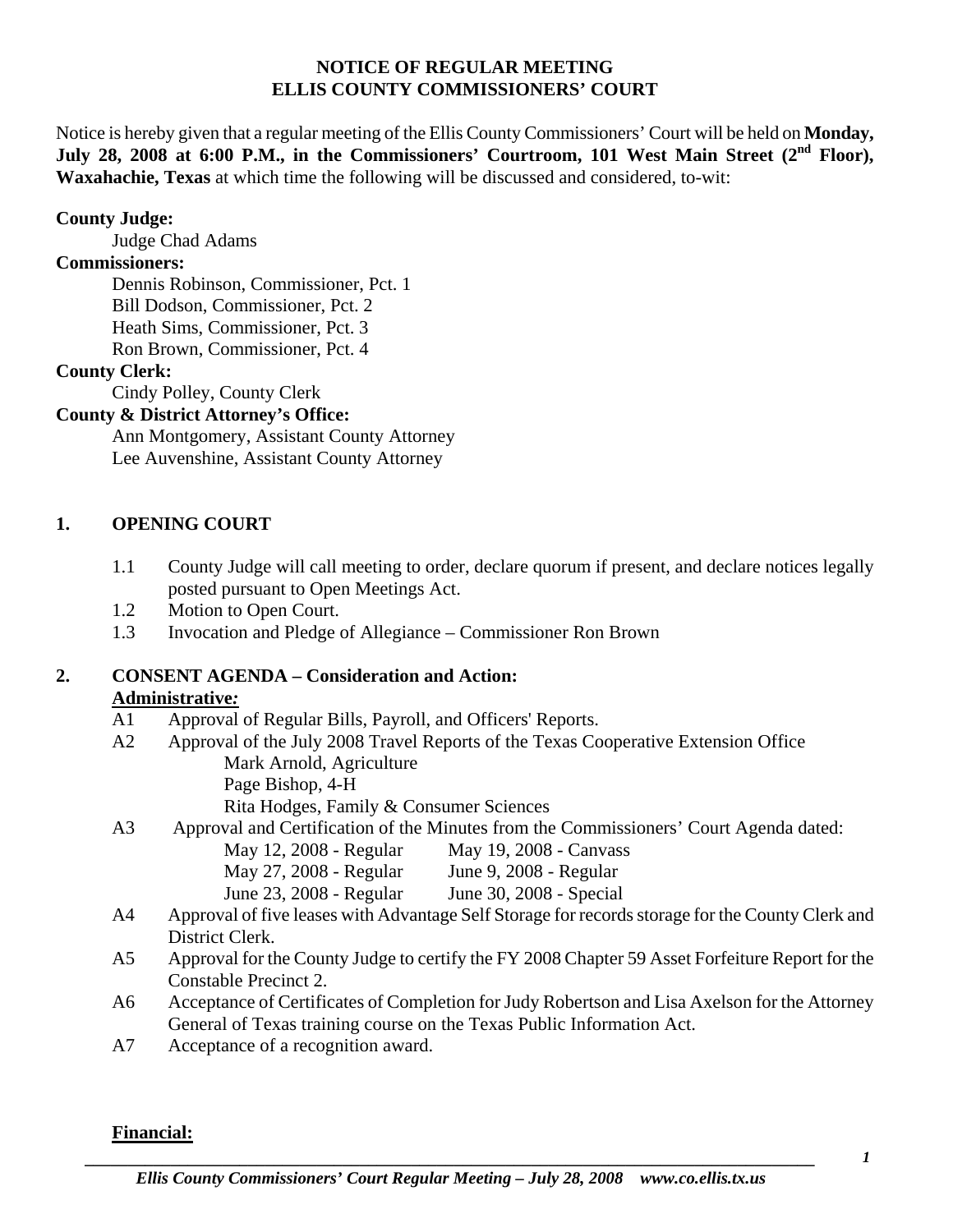- F1 From 5-001-0050-0805 Conference to 5-001-0050-0801 Supplies, 5-001-0050-0803 Furniture/Fixtures – Mark Arnold, Extension
- F2 To authorize a refund for overpayment of property taxes to Wells Fargo Account #152696 in the amount of \$2,772.70 – John Bridges, Tax Assessor/Collector
- F3 From 5-001-0520-0873 Maint/Repair, 5-001-0520-0812 Radio to 5-001-0520-0801 Supplies Jackie Miller, Jr, JP 2
- F4 From 5-001-0540-0601 Travel, 5-001-0540-0804 Postage, 5-001-0540-0874 Docket Books to 5- 001-0540-0602 Staff Travel, 5-001-0540-0801 Supplies, 5-001-0540-0801 Supplies – Linda Sibley, JP 4
- F5 From 5-011-0703-0908 Lumber, 5-011-0703-0903 Gravel to 5-011-0703-0911 Gen Misc Heath Sims, Commissioner, Pct. 3
- F6 From 5-005-0703-0930 Right of Way Purchase to 5-005-0703-0557 Workers Comp, 5-005-0703- 0914 Signs – Heath Sims, Commissioner, Pct. 3
- F7 From 3-010-0000-0302 F/M Fund Balance Carryover, 3-004-0000-0302 R/B Fund Balance Carryover to 5-010-0652-0911 Gen Exp, 5-010-0652-0914 Signs, 5-004-0652-0557 Worker's Comp, 5-004-0652-0915 Conf/Dues, 5-004-0652-0701 Utilities – Bill Dodson, Commissioner, Pct.  $2$
- F8 From 3-001-0000-0302 Fund Balance to 5-001-0140-0831 Admin/Judicial, 5-001-0140-0866 Community Support – Chad Adams, County Judge
- F9 From 5-001-0360-0805 Conference, 5-001-0360-0873 Maintenance, 5-001-0360-0806 Dues, 5- 001-0360-0830 Copier to 5-001-0360-0801 Supplies, 5-001-0360-0807 Gen Misc, 5-001-0360- 0833 Court Reporting, 5-001-0360-0846 Witness Fee, 5-001-0360-0853 Legal Research – Joe Grubbs, District Attorney
- F10 From 5-001-0613-0801 Supplies, 5-001-0613-0803 Furniture/Fixtures to 5-001-0613-0821 Uniform Expense – Jimmie Ray, Constable, Pct. 3
- F11 From 5-005-0703-0930 Right of Way Purchase to 5-005-0703-0911 Gen Misc, 5-005-0703-0902 Gas/Oil – Heath Sims, Commissioner, Pct. 3

# **3. ADMINISTRATIVE**

- 3.1 Consideration and action as may be appropriate regarding installation of a STOP sign on Chisholm Trail at E. Haven Rd. in Precinct 2.
	- **Bill Dodson, Commissioner, Pct.2**
- 3.2 Discussion and information on the need for space for Community Supervision and Corrections (CSCD) in the new county building in Ennis.
	- Alfred Mims, Director, CSDC
- 3.3 Briefing on the Regional Medical Operations functional exercise to take place on Wednesday, July 30, 2008 with all hospitals across 19 counties in North Central Texas and county Emergency Operations Centers.
	- Chad Adams. County Judge
- 34 Consideration and action to re-appoint Dr. Thomas Ledbetter to a two-year term as the Ellis County Health Authority.
	- Chad Adams. County Judge
- 3.5 Consideration and action to approve a resolution supporting the discontinuation of the diversion of transportation user revenues to non-transportation uses and the appropriation of all revenue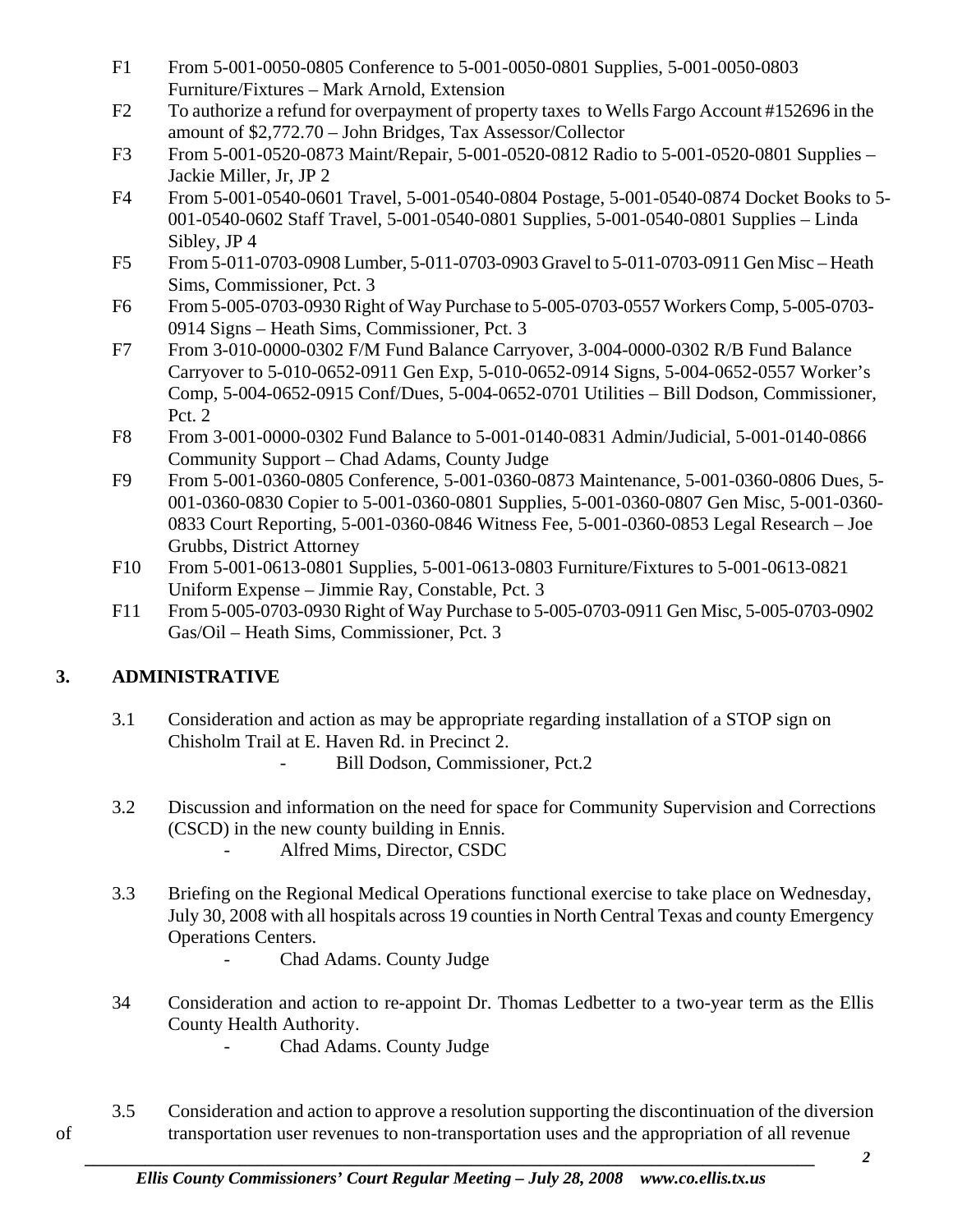generated from highway user fees and taxes to fund transportation project.

- Barbra Leftwich, County Planner
- Ron Brown, Commissioner, Pct. 4
- 3.6 Consideration and action for Zmolik Construction to build a full scale court room mock up at a cost not to exceed \$4500.
	- Joe White, County Engineer
	- Jon Vidaurri, Staubach Company
- 3.7 Consideration and action to pay American Energy and Environmental Engineering and its subcontractors for emergency remediation of contaminated soil encountered during the previously approved sub-surface geotechnical investigation for the bond program.
	- Joe White, County Engineer
	- Jon Vidaurri, Staubach Company
- 3.8 Consideration and action to determine location and approve construction for a replacement facility for the Sheriff's training facility at a cost not to exceed \$475,000. The existing structure must be removed for the construction of the new jail addition.
	- Joe White, County Engineer
	- Jon Vidaurri, Staubach Company
- 3.9 Consideration and action to determine location and approve the relocation and expansion of the existing training center structure for use as a seized vehicle storage facility as required by law. *The price of relocation and expansion of the existing facility is not to exceed 80% (\$44,000) of the cost to construct a new facility of equal size and quality (\$55,000). If the actual bids for the relocation exceeds 80% then a new facility shall be constructed and the existing facility be sold for removal.* 
	- Joe White, County Engineer
	- Jon Vidaurri, Staubach Company
- 3.10 Consideration and action to approve a resolution authorizing the Commissioners' Court of Ellis County to request that the Legislature of the State of Texas create an additional district court in Ellis County.
	- Holly Davis, Special Projects Director
- 3.11 Consideration and action to approve a replacement to the current non-financial contract between Ellis County and the Texas Department of Family and Protective Services Child Protective Services, effective September 1, 2008 through August 31, 2009.
	- Holly Davis, Special Projects Director

 3.12 Consideration and action to approve Amendment #1 for the Local Initiative Project Grant contract. The amendment increases the amount of the contract by the FY 2009 portion allocated to Ellis County.

- Holly Davis, Special Projects Director
- 3.13 Discussion of live video streaming of Commissioners' Court. A representative from Granicus will be present to answer questions.
	- Mike Navarro, County Auditor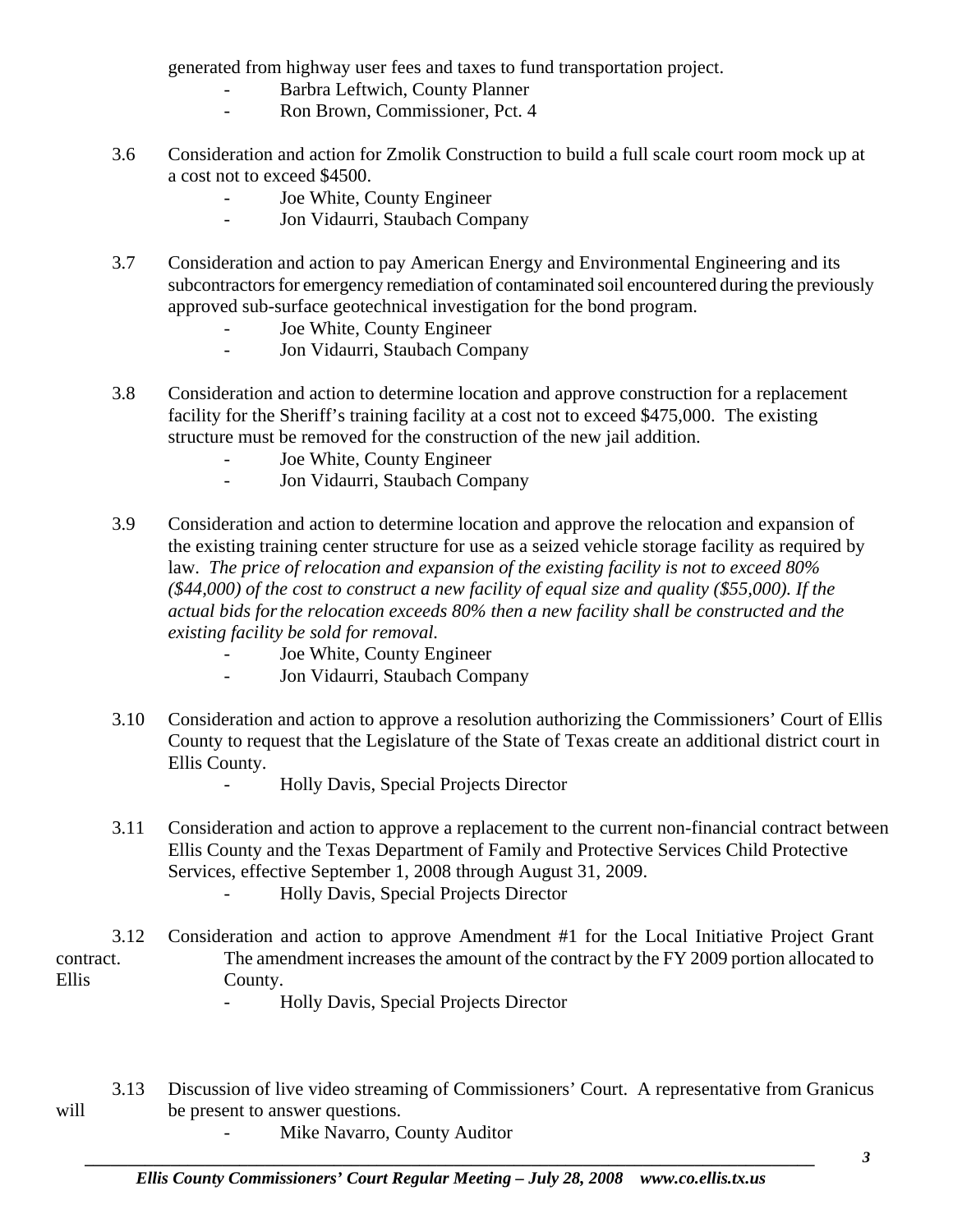- Teral Crawford, Information Technology
- 3.14 Consideration and action to renew the county employee and dependent health insurance with the Texas Association of Counties Health and Employee Benefits Pool (TAC HEBP) and Blue Cross Blue Shield of Texas.
	- Diana Buckley, Director, Human Services
	- 3.15 Consideration and action to approve an Interlocal Agreement with the North Central Texas Council of Governments and accompanying Master Agreement with Gabriel Roeder Smith & Company for an evaluation of post employment benefits as required by GASB 45. Mike Navarro, County Auditor
	- 3.16 Discussion regarding various proposals to increase the County's subsidy of retiree medical insurance.
		- Diana Buckley, Director, Human Services

#### **4. DEPARTMENT OF COUNTY DEVELOPMENT Consideration and action regarding the following presented by Delton Ake, Director Department of County Development:**

4.1 Final Plat – Billingsley Farms, 71 lots, Tony Martin, Pct. 4.

# **5. PURCHASING**

## **Consideration and action regarding the following presented by Richard Denniston, Purchasing Agent:**

- 5.1 To approve price increases from SEM Materials, Armor Materials and ERGON based on LGC 262.024 (1) – "Discretionary Exemptions" due to the summer months being primary construction months and not having 30 days to re-bid these requirements.
- 5.2 To approve the purchase of a 2008 Toyota Scion VB from Metroplex Toyota for the MIS department at a price of \$17,910.40

# **6. RECESS TO CONVENE TO EXECUTIVE SESSION**

# **7. EXECUTIVE SESSION**

"The Commissioners' Court of Ellis County reserves the right to adjourn into **Executive Session** at any time during the course of this meeting to discuss any of the matters listed in this agenda, in the order deemed appropriate, as authorized by Texas Government Code §551.071, §551.072**,** §551.074 or to seek the advice of its attorney and/or other attorneys representing Ellis County on any matter in which the duty of the attorney to the Commissioners' Court under the Texas Disciplinary Rules of Professional Conduct of the State Bar of Texas clearly conflicts with Texas Government Code Chapter 551 or as otherwise may be permitted under §551.071, §551.072**,** §551.074."

7.1 Pursuant to Section 551.072 of the Government Code, consultation with counsel regarding the